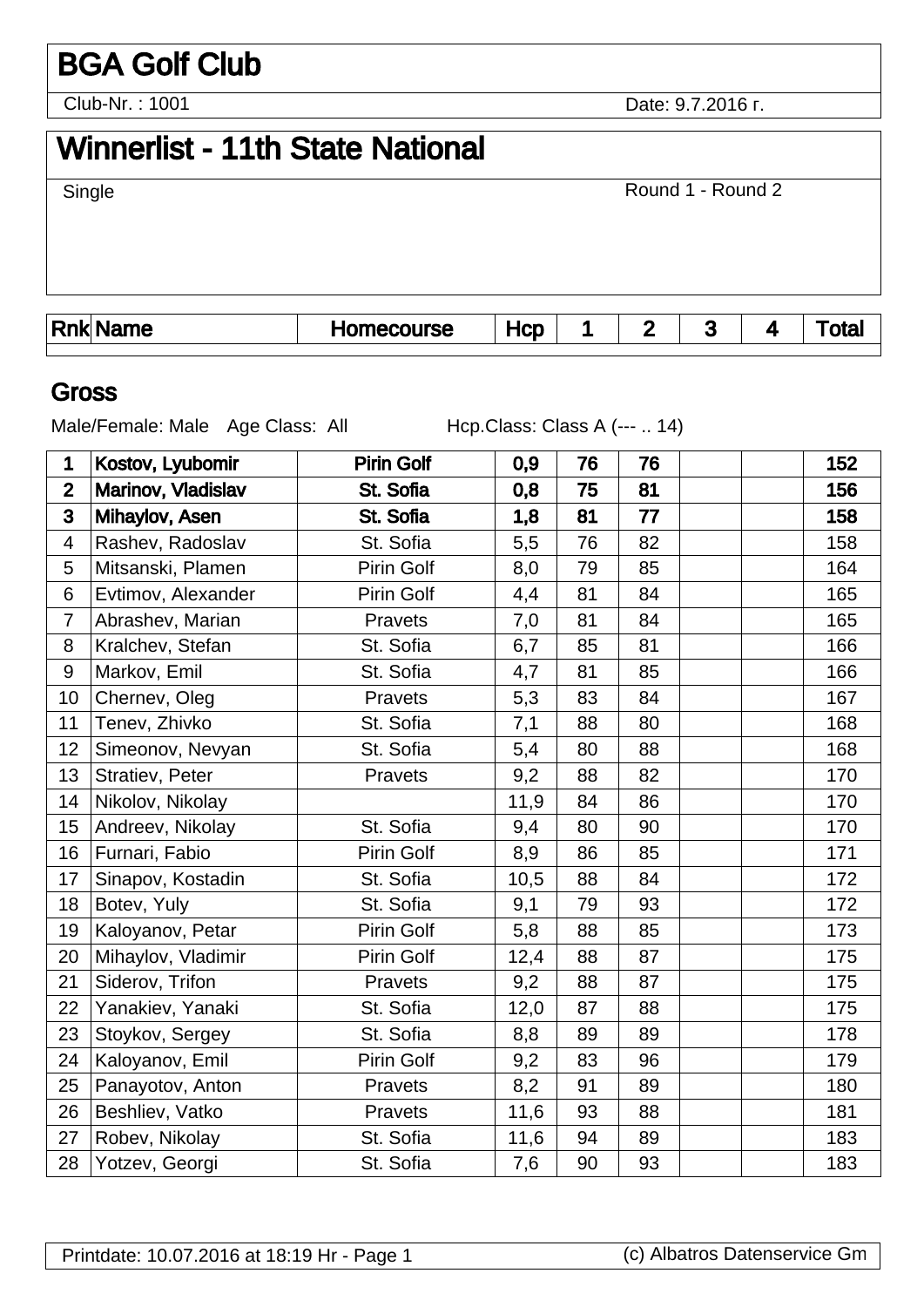| Rnk  Name | Homecourse | HCD |  | --<br> | otal |
|-----------|------------|-----|--|--------|------|
|           |            |     |  |        |      |

#### **Gross**

Male/Female: Male Age Class: All Hcp Class: Class A (--- .. 14)

| 29 | Yordan, Yordanov   |                   | 14,2 | 94  | 92        |  | 186       |
|----|--------------------|-------------------|------|-----|-----------|--|-----------|
| 30 | Dimitrov, Ivo      | Pravets           | 14,4 | 94  | 93        |  | 187       |
| 31 | Grudev, Grudi      | <b>Pirin Golf</b> | 13.0 | 97  | 96        |  | 193       |
| 32 | Stoynev, Radko     | St. Sofia         | 14,1 | 104 | 101       |  | 205       |
| 33 | Vatev, Maksim      | St. Sofia         | 14,2 | 104 | 108       |  | 212       |
| 34 | Chernev, Grisha    | St. Sofia         | 6,3  | 84  | N.R.      |  | N.R.      |
| 35 | Ivanov Dimov, Ivan | St. Sofia         | 10,7 | 92  | <b>NA</b> |  | <b>NA</b> |
| 36 | Dimitrov, Denis    | St. Sofia         | 10,8 | 93  | <b>NA</b> |  | <b>NA</b> |

## Net

| 1              | Nikolov, Nikolay   |            | 11,9 | 72 | 74 |  | 146 |
|----------------|--------------------|------------|------|----|----|--|-----|
| $\overline{2}$ | Rashev, Radoslav   | St. Sofia  | 5,5  | 71 | 77 |  | 148 |
| 3              | Mitsanski, Plamen  | Pirin Golf | 8,0  | 71 | 77 |  | 148 |
| 4              | Mihaylov, Vladimir | Pirin Golf | 12,4 | 75 | 74 |  | 149 |
| 5              | Sinapov, Kostadin  | St. Sofia  | 10,5 | 78 | 73 |  | 151 |
| 6              | Yanakiev, Yanaki   | St. Sofia  | 12,0 | 75 | 76 |  | 151 |
| $\overline{7}$ | Abrashev, Marian   | Pravets    | 7,0  | 74 | 77 |  | 151 |
| 8              | Stratiev, Peter    | Pravets    | 9,2  | 79 | 73 |  | 152 |
| 9              | Kostov, Lyubomir   | Pirin Golf | 0,9  | 76 | 76 |  | 152 |
| 10             | Andreev, Nikolay   | St. Sofia  | 9,4  | 71 | 81 |  | 152 |
| 11             | Furnari, Fabio     | Pirin Golf | 8,9  | 77 | 76 |  | 153 |
| 12             | Tenev, Zhivko      | St. Sofia  | 7,1  | 81 | 73 |  | 154 |
| 13             | Kralchev, Stefan   | St. Sofia  | 6,7  | 79 | 75 |  | 154 |
| 14             | Botev, Yuly        | St. Sofia  | 9,1  | 70 | 84 |  | 154 |
| 15             | Mihaylov, Asen     | St. Sofia  | 1,8  | 80 | 76 |  | 156 |
| 16             | Marinov, Vladislav | St. Sofia  | 0,8  | 75 | 81 |  | 156 |
| 17             | Beshliev, Vatko    | Pravets    | 11,6 | 81 | 76 |  | 157 |
| 18             | Yordan, Yordanov   |            | 14,2 | 80 | 77 |  | 157 |
| 19             | Dimitrov, Ivo      | Pravets    | 14,4 | 79 | 78 |  | 157 |
| 20             | Siderov, Trifon    | Pravets    | 9,2  | 79 | 78 |  | 157 |
| 21             | Chernev, Oleg      | Pravets    | 5,3  | 78 | 79 |  | 157 |
| 22             | Evtimov, Alexander | Pirin Golf | 4,4  | 77 | 80 |  | 157 |
| 23             | Markov, Emil       | St. Sofia  | 4,7  | 77 | 81 |  | 158 |
| 24             | Simeonov, Nevyan   | St. Sofia  | 5,4  | 75 | 83 |  | 158 |
| 25             | Robev, Nikolay     | St. Sofia  | 11,6 | 82 | 77 |  | 159 |
| 26             | Stoykov, Sergey    | St. Sofia  | 8,8  | 80 | 80 |  | 160 |
| 27             | Kaloyanov, Emil    | Pirin Golf | 9,2  | 74 | 87 |  | 161 |
| 28             | Kaloyanov, Petar   | Pirin Golf | 5,8  | 83 | 80 |  | 163 |
| 29             | Panayotov, Anton   | Pravets    | 8,2  | 83 | 81 |  | 164 |
| 30             | Grudev, Grudi      | Pirin Golf | 13,0 | 84 | 83 |  | 167 |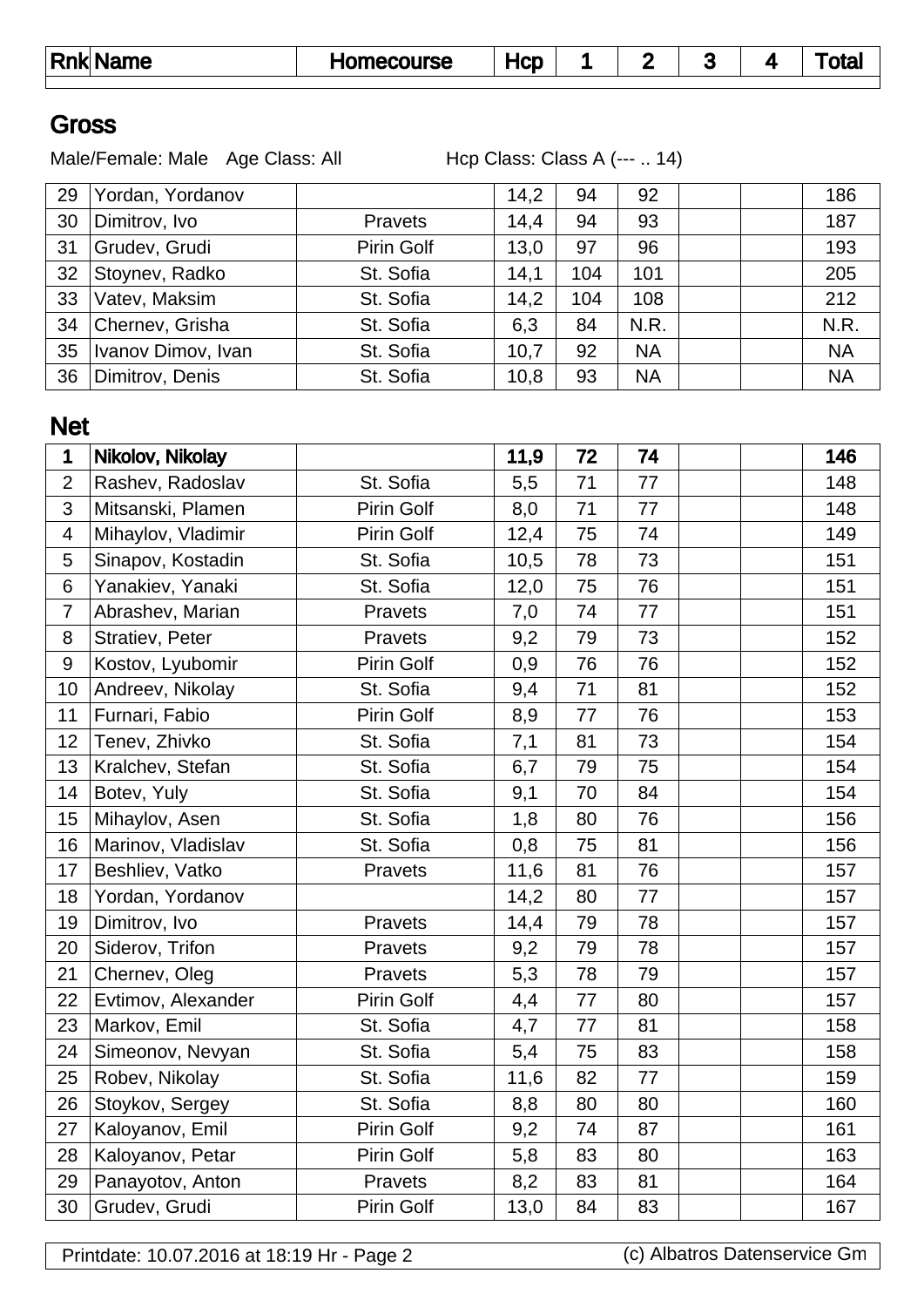|    | <b>Rnk Name</b>    | <b>Homecourse</b> | Hcp  |    | $\mathbf{2}$ | 3 | 4 | Total     |
|----|--------------------|-------------------|------|----|--------------|---|---|-----------|
| 31 | Yotzev, Georgi     | St. Sofia         | 7.6  | 83 | 86           |   |   | 169       |
| 32 | Stoynev, Radko     | St. Sofia         | 14,1 | 90 | 87           |   |   | 177       |
| 33 | Vatev, Maksim      | St. Sofia         | 14,2 | 90 | 93           |   |   | 183       |
| 34 | Chernev, Grisha    | St. Sofia         | 6,3  | 78 | N.R.         |   |   | N.R.      |
| 35 | Ivanov Dimov, Ivan | St. Sofia         | 10,7 | 81 | <b>NA</b>    |   |   | <b>NA</b> |
| 36 | Dimitrov, Denis    | St. Sofia         | 10,8 | 82 | <b>NA</b>    |   |   | <b>NA</b> |

### **Gross**

Male/Female: Femal Age Class: All Hcp Class: Class A (--- .. 18)

| ˈValkanova, Ana-Maria |      | . T. J | $\sim$ | 94 |  | 100<br>oo  |
|-----------------------|------|--------|--------|----|--|------------|
| Marieta<br>Miteva.    | UIIC | 16,3   | 04     | 98 |  | ooc<br>∠∪∠ |

## Net

| Valkanova, Ana-Maria |       |                     | 70       | 79              |  | 4 E O<br>.טט   |
|----------------------|-------|---------------------|----------|-----------------|--|----------------|
| Marieta<br>Miteva.   | OUIId | $16^{\circ}$<br>v.v | ^7<br>o, | $\Omega$<br>U I |  | $\sim$<br>. OO |

Male/Female: Male Age Class: All Hcp Class: Class B (15 .. ---)

| 1              | <b>Vasilev, Angel</b>   | <b>Pirin Golf</b> | 20,2 | 41 | 42 | 83 |
|----------------|-------------------------|-------------------|------|----|----|----|
| $\overline{2}$ | Bojikov, Hristo         | <b>Pirin Golf</b> | 20,5 | 40 | 33 | 73 |
| 3              | Angelov, Stoyan         | <b>Pirin Golf</b> | 21,5 | 35 | 36 | 71 |
| $\overline{4}$ | Kirchev, Iliya          | Pirin Golf        | 25,7 | 37 | 30 | 67 |
| 5              | Zhelev, Dimitar         | St. Sofia         | 22,6 | 31 | 34 | 65 |
| 6              | Ganchev, Galin          | Pravets           | 16,4 | 29 | 35 | 64 |
| $\overline{7}$ | Furnari, Fillipo        | <b>Pirin Golf</b> | 25,0 | 35 | 29 | 64 |
| 8              | Martinov, Krasimir      | Pirin Golf        | 29,5 | 36 | 28 | 64 |
| 9              | Popov, Borislav         | St. Sofia         | 19,1 | 31 | 31 | 62 |
| 10             | Zhelev, Radostin        | Pirin Golf        | 19,0 | 29 | 32 | 61 |
| 11             | Baychev, Todor          | St. Sofia         | 16,6 | 25 | 35 | 60 |
| 12             | Krastev, Valentin       | St. Sofia         | 20,3 | 32 | 28 | 60 |
| 13             | Petrov, Svetlozar       | St. Sofia         | 18,7 | 33 | 27 | 60 |
| 14             | Georgiev, Dimitar       | St. Sofia         | 16,2 | 30 | 29 | 59 |
| 15             | Shishkov, Mladen        | Pirin Golf        | 32,4 | 25 | 32 | 57 |
| 16             | Nikolov, Chavdar        | St. Sofia         | 18,6 | 26 | 31 | 57 |
| 17             | Denkov, Simeon          | Pravets           | 17,6 | 30 | 27 | 57 |
| 18             | Todorov, Todor          |                   | 30,6 | 29 | 27 | 56 |
| 19             | Tyankov, Plamen         | St. Sofia         | 18,8 | 32 | 24 | 56 |
| 20             | Kassabov, Kaloyan       | Pirin Golf        | $ -$ | 23 | 32 | 55 |
| 21             | Kodjahristov, Hranislav | St. Sofia         | 24,9 | 24 | 31 | 55 |
| 22             | Angelov, Raicho         | St. Sofia         | 15,4 | 25 | 30 | 55 |
| 23             | Popov, Alexander        | Pravets           | 20,3 | 30 | 25 | 55 |
| 24             | Tomov, Emo              | Pirin Golf        | 26,0 | 24 | 30 | 54 |
| 25             | Shishkov, Momchil       | Pirin Golf        | 24,9 | 25 | 29 | 54 |
| 26             | Kovachev, Alexander     | St. Sofia         | 19,9 | 27 | 27 | 54 |